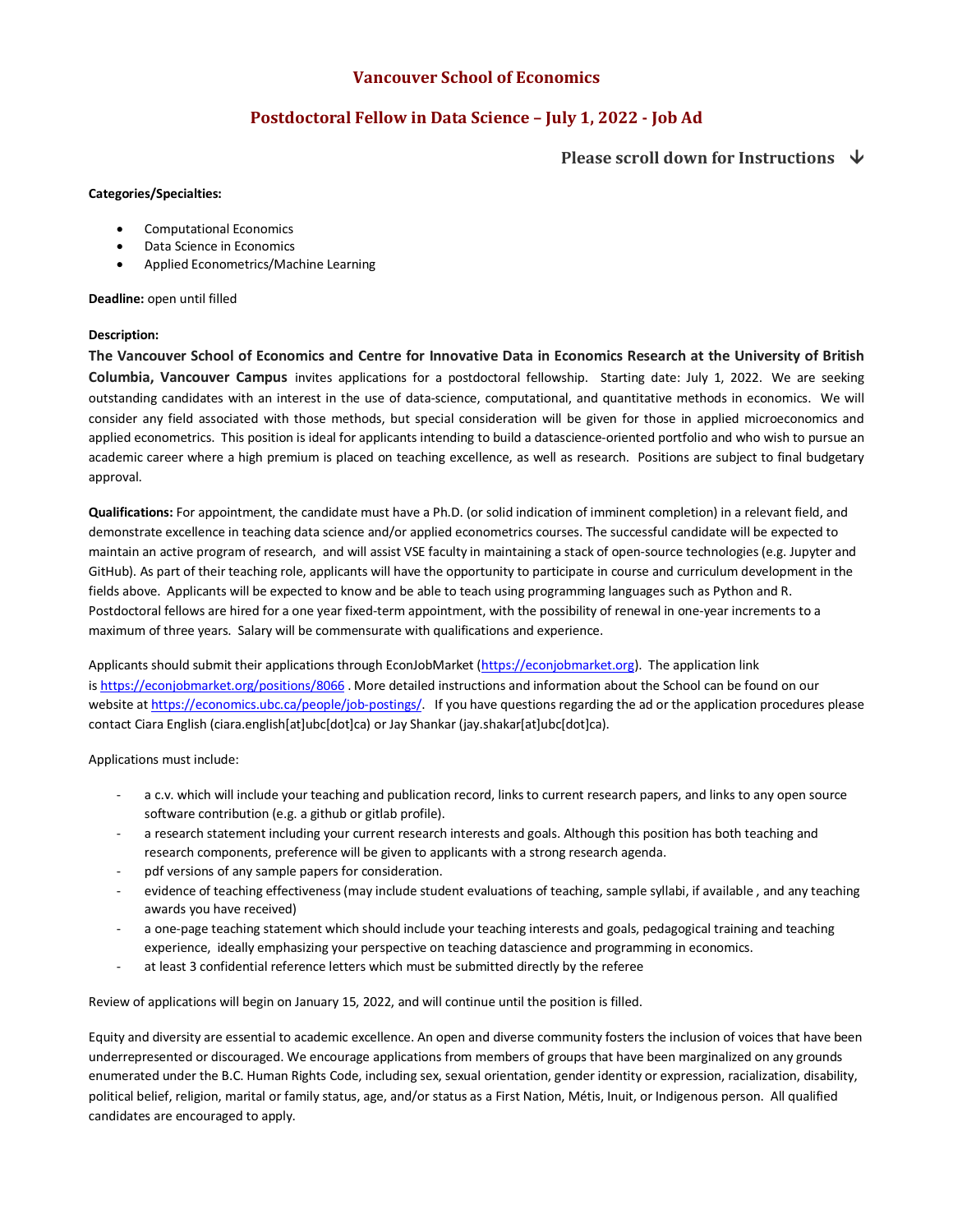# **Application Instructions:**

1. The School strongly encourages applicants to use the EconJobMarket website to submit their applications. Go to https://econjobmarket.org/index.php to set up your free account on **EconJobMarket.org** (EJM).

2. Complete your profile:

a) When setting up your profile you will be asked for the highest level of education completed. Please put in the name of institution and date of graduation (or anticipated graduation) of your PhD, even if you have not completed it.

b) You will be asked to provide your primary and other research fields. Please choose the areas of research interest matching your CV, not the area closest to our advertised fields, unless they are one and the same. Priority fields are:

-Data Science/Computational Economics

-Applied Econometrics/Machine Learning

-Applied Microeconomics

3. There are 8 slots for submitting documents. Documents should be in pdf format

*Required* documents are:

-CV – this should include your publication record, links to current research papers, and links to any open source software contribution (e.g. a github or gitlab profile).

-A writing sample. This can be your job market paper or any other economics paper you have written, preferably sole-authored.

-Evidence of Teaching Effectiveness - You may submit teaching evaluations or other evidence of teaching effectiveness, if available including pedagogical training, a list of courses taught, course materials developed, teaching awards, etc. This should be submitted in one continuous pdf file.

-Teaching statement – a one-page summary of teaching philosophy, goals and approaches

**Optional** documents are:

-a cover letter

-research statement

- a second writing sample

-other – there is an additional slot for any information you may wish the committee to consider

You will also be asked to specify who will be writing recommendation letters for you. Please have this material and information ready

4. You will receive a username and PIN via email. Use this information to log-in to EconJobMarket.org (https://econjobmarket.org/index.php).

5. From the main menu under Application, choose "New Application", select our ad and click on "Apply Now." (Our ad can be found at https://econjobmarket.org/positions/8066). We are advertising also for an Assistant and Associate position. If you have applied for the Assistant position you may also apply for the postdoctoral position.

6. EJM will automatically contact all of your references via email and provide accounts for them to upload their letters.

7. The completed application on EJM will be transferred to us and processed.